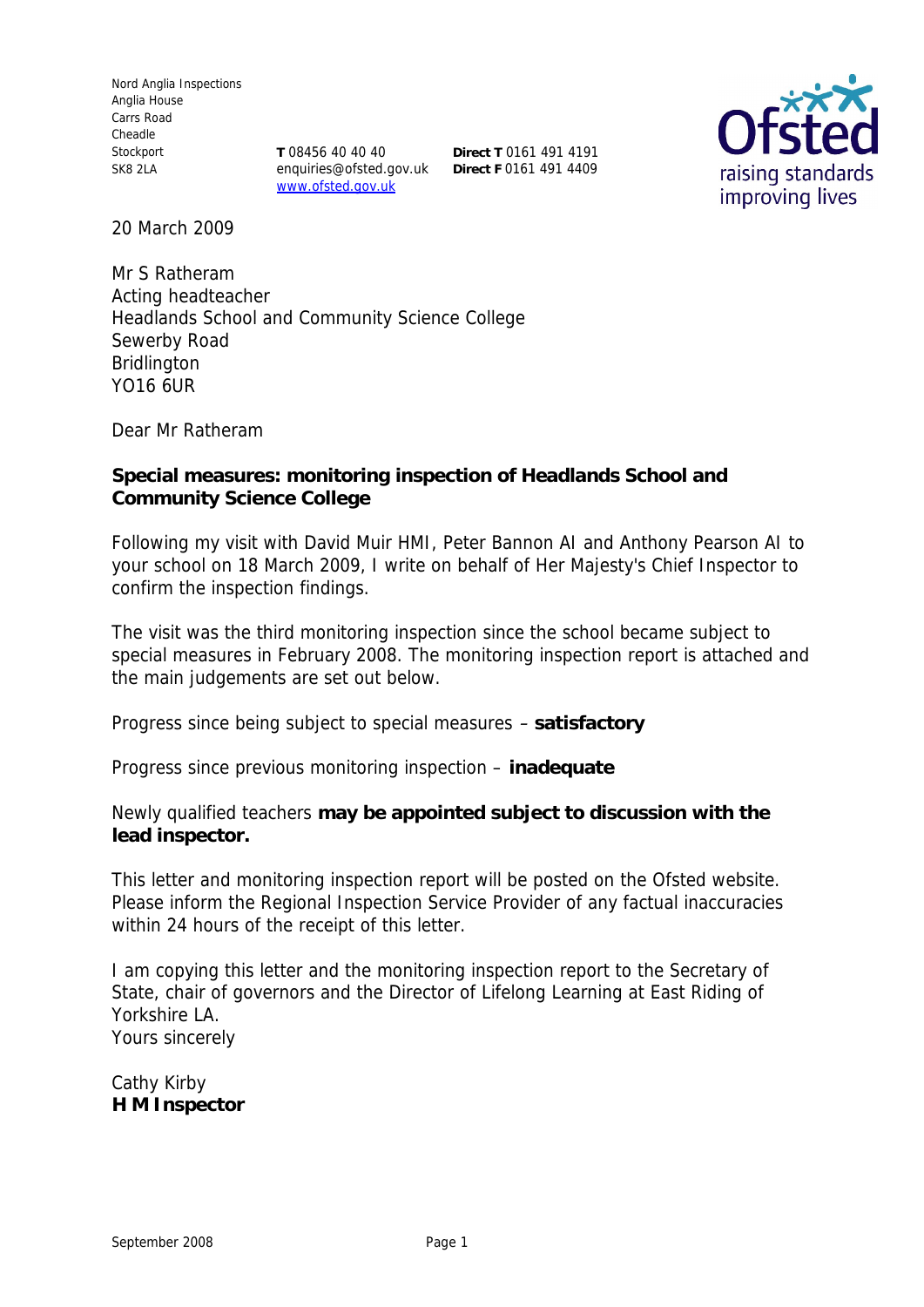

#### **SPECIAL MEASURES: MONITORING OF HEADLANDS SCHOOL AND COMMUNITY SCIENCE COLLEGE**

## **Report from the third monitoring inspection on 18 and 19 March 2009**

#### **Evidence**

Inspectors observed the school's work, scrutinised documents and met with the executive headteacher, the acting headteacher, other senior staff, subject leaders, a group of teachers a group of students, a group of sixth form students, the chair of the governing body and a representative from the local authority (LA).

#### **Context**

Since the last monitoring visit the substantive headteacher has resigned. The partnership director from South Hunsley School has been appointed in the capacity of acting headteacher until September 2010. The executive headteacher will continue to work in the school for one day each week. A new senior appointment has been made to the post of data manager.

#### **Achievement and standards**

The school's most recent assessment data shows that overall students are on track to meet attainment targets for 2009. This data has recently been made available to teachers, although there are difficulties around ease of access. Some teachers are beginning to use it to support lesson planning which better meets the abilities of all students in their classes. However, this practice is too infrequent. The school's work to accelerate students' progress since the last visit has had insufficient impact on achievement in lessons. The proportion of lessons in which students make good progress remains too low and the proportion where they make insufficient progress in their learning remains too high. The often well considered strategies agreed by the school to accelerate students' progress are used inconsistently.

Progress since the last visit on the areas for improvement:

■ Raise achievement and standards across the school – inadequate

### **Personal development and well-being**

The number of exclusions continues to fall as systems for behaviour management become established and students get more used to the school's expectations of behaviour. The school has also become more adept at identifying students at risk of exclusion and finding ways of ensuring that they can continue to remain in school and make progress, for example, by providing courses more appropriate to their needs. Behaviour around the school at break and lunchtime continues to improve. Relatively little boisterousness is evident at these times although a few pupils show a marked reluctance to return to lessons after lunchtime.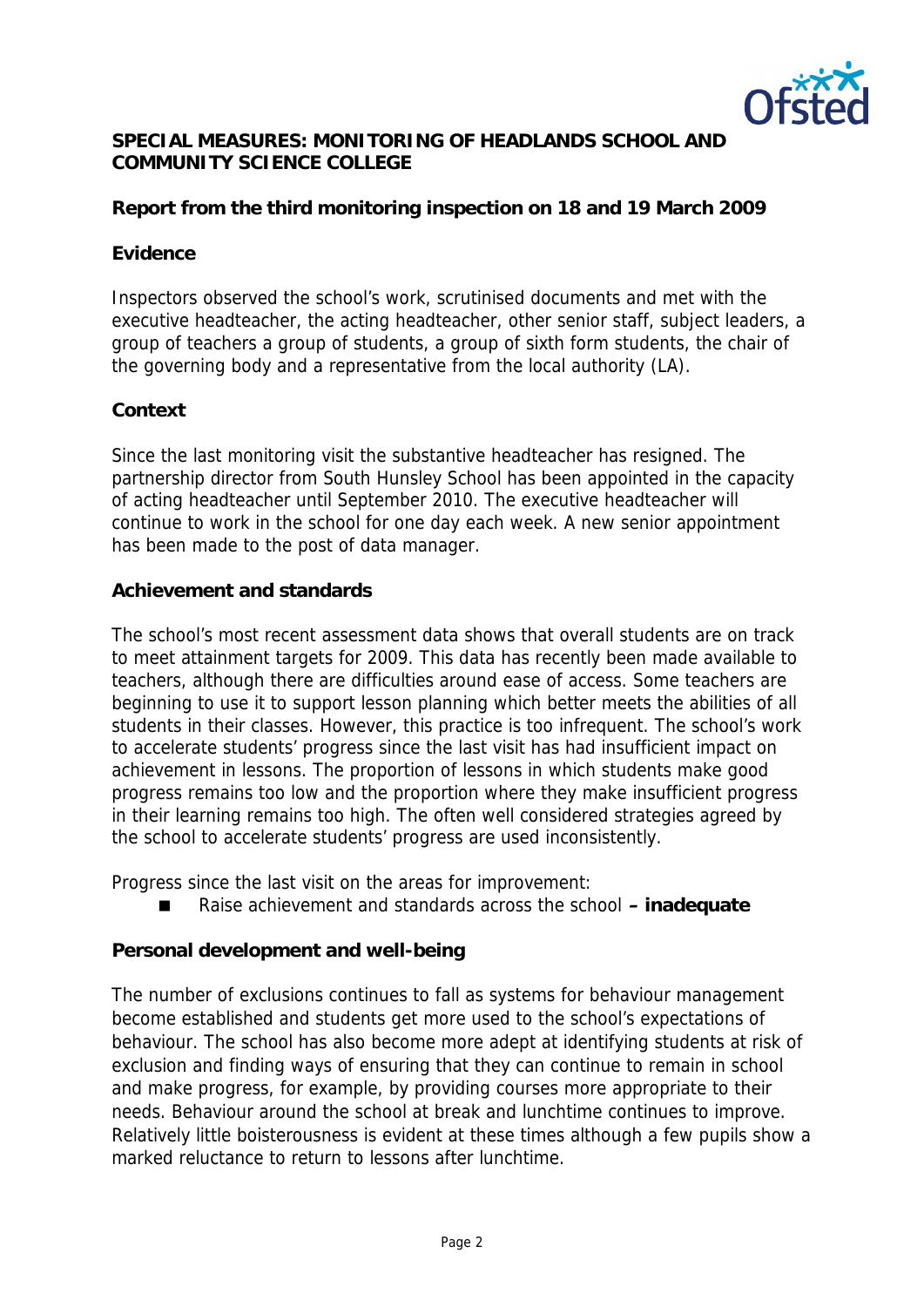

In a small number of lessons learning was adversely affected by the behaviour of reluctant learners, particularly where their learning needs are not well catered for by the teacher. Continuing negative attitudes to school of some other students is evident in their arriving to school without bags and equipment.

The school's strenuous efforts to improve attendance have had a positive impact. Attendance continues to improve in comparison with rates at the time of the previous monitoring visit and the corresponding period in the previous school year. In particular, Year 11 attendance rates have improved and the level of persistent absence has reduced. The recent appointment of an office manager for the sixth form has contributed to more effective means of recording and promoting attendance. Sixth form attendance has improved since the previous visit, markedly so in Year 13.

During the visit, inspectors observed pupils arrival for school at the start of a morning session. Although staff at the school gates were assiduous in their encouragement of students to move quickly into school, a significant proportion of students, 91, arrived after the start of the first teaching period.

Progress since the last visit on the areas for improvement:

 Ensure systems to improve behaviour are effective and are applied consistently **– satisfactory**

# **Quality of provision**

Since the last visit there has been no overall improvement in the quality of teaching and learning. The proportion of good or better teaching has not increased and the proportion that is inadequate remains too high.

The quality of teaching is still too variable. Some outstanding and good teaching was observed. In these lessons, teachers had adopted the approaches agreed by the school and some were willing to take risks to try out innovative new approaches to help students learn. These lessons were well planned, teachers knew their students well, a lively pace was maintained with a variety of activities that successfully engaged students and retained their interest. Work rate did not diminish and students made good gains. However, a stubborn minority of teachers are complacent. Lessons are planned but pedestrian in their delivery. Learning material does not challenge or enthuse. In these lessons students make at best satisfactory and more often insufficient progress in their learning. Since the last visit there has been a reduction in the number of recorded behaviour incidents inside the classroom. Although unsatisfactory behaviour limited learning in a small number of lessons seen on this visit, not all teachers take advantage of the better climate for learning that has been established overall.

A new approach to using assessment information to support teachers' planning is in the early stages of development. This system is not used consistently well across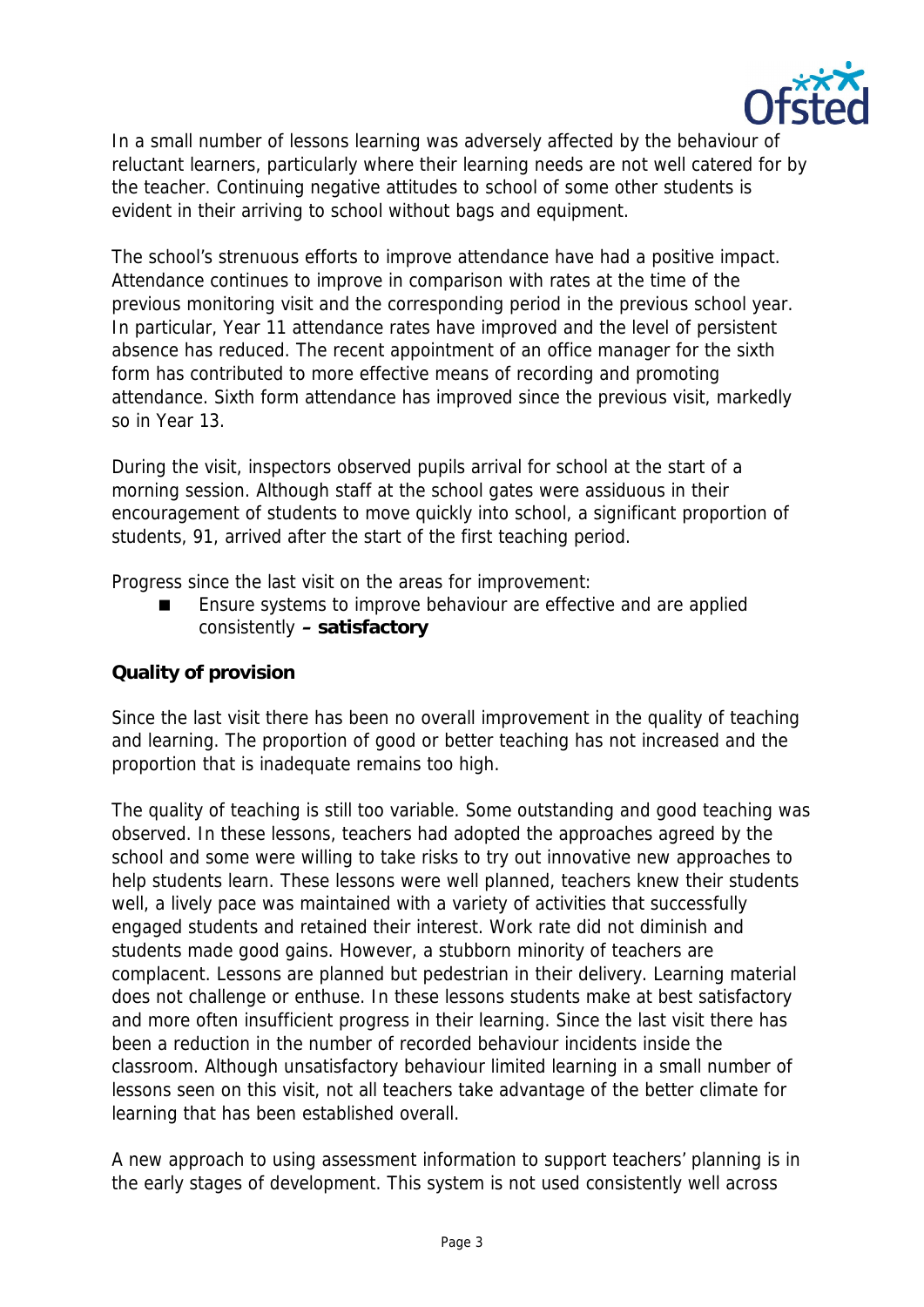

subjects and is often not carried through from the planning stage and in to the teaching activities. The purpose of the new 'learning plans', a strategy recently adopted to support students' learning, is not clearly understood by all teachers.

Progress since the last visit on the areas for improvement:

 Eliminate all unsatisfactory teaching and improve the proportion of good teaching **– inadequate**

**Leadership and management**

The acting headteacher has realigned further the responsibilities of senior staff and through recent new appointments has added to the school's capacity to improve. He has worked to make more positive links between the school and local community. Strategies initiated to bring about further school improvement since the last visit are appropriate. However, they are not being translated into classroom practice consistently across the school or with the required urgency. There is too great a variability in the rigour by which teachers are held to account by their managers.

Whilst some teachers are working hard and to good effect to improve their practice others have expectations of their students which are too low. Lines of accountability are not robust enough to bring the required level of challenge necessary for this to change. The level of challenge from managers at all levels to the persistent mediocre performance by a minority of teachers has been ineffective and has led to slippage. Consequently the overall pattern of improvement seen at the last two visits has stalled.

Senior staff responsible for leading improvement in teaching and learning are secure in their judgements, as confirmed by joint lesson observations with inspectors. They have an accurate picture of where teaching needs to improve. However, the large number of other staff who are involved in the lesson observation programme has resulted in the school's view of teaching and learning being more positive that that of inspectors. Inspectors found the proportion of lessons in which students made insufficient progress to be higher than that judged by the school. Nevertheless, the relentless focus on teaching and learning has raised the level of debate and frequency of dialogue around pedagogy. Staff report they are positive about the strategic direction of the school and are confident in the leadership arrangements.

On a number of other aspects of provision the school has made satisfactory progress, for example, plans to extend and increase sixth form provision are well advanced. A larger proportion of Year 11 students plan to progress to Year 12 than was the case this time last year. Students report they are encouraged by the developments in the sixth form. The school is aware of the demands this development will have on leadership and management capacity and has taken timely action to ensure they are well prepared. Governance arrangements and procedures have been further sharpened to increase the level of challenge to the headteacher.